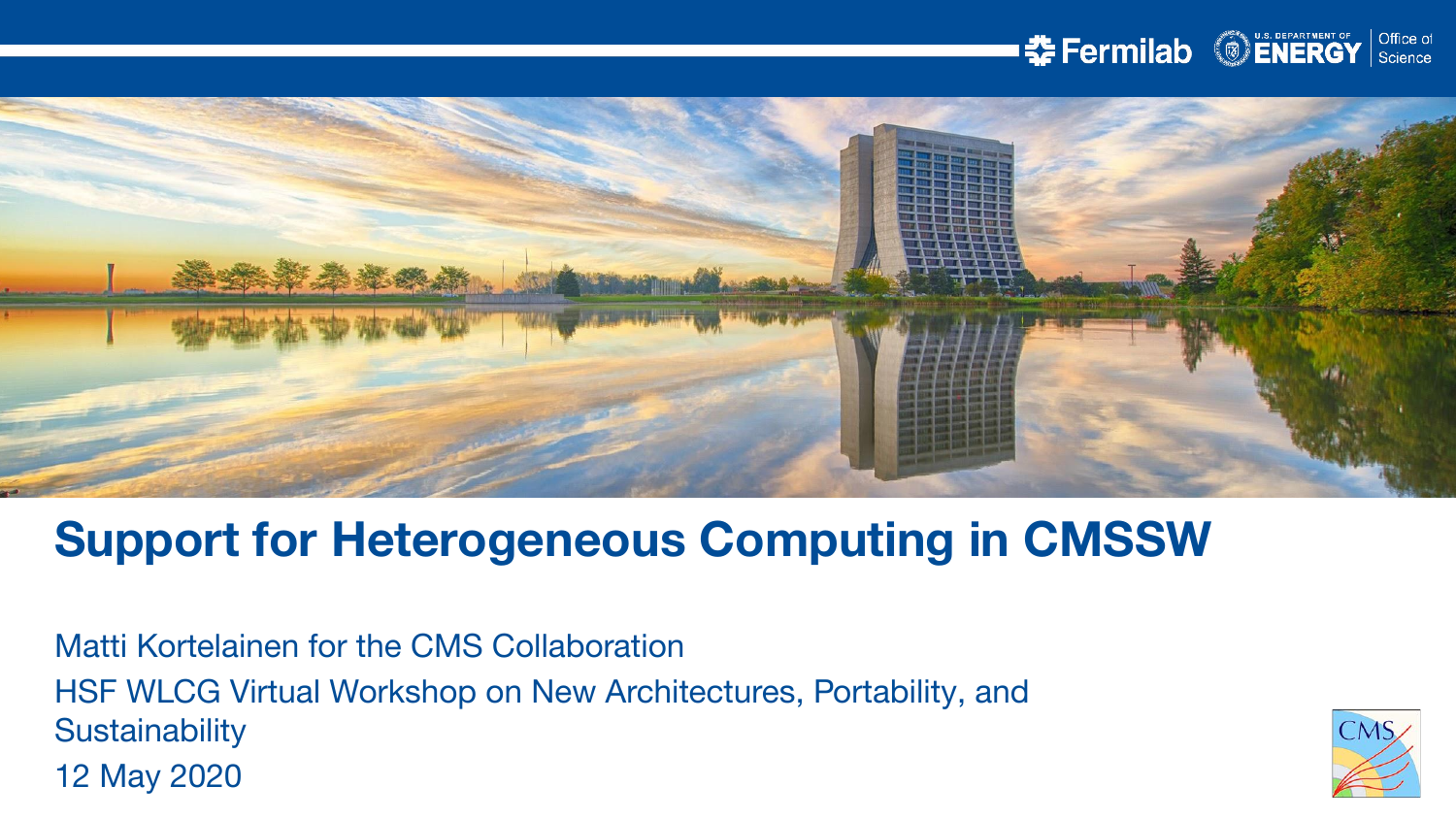

## **Introduction**

- Co-processors or accelerators like GPUs and FPGAs are popular
	- Supercomputers
	- ALICE has used GPUS for a while, LHCb decided heterogeneous HLT1 for Run 3
	- CMS considers GPUs for High Level Trigger in Run 3
- CMS' data processing framework (CMSSW) implements multi-threading using Intel TBB utilizing tasks as concurrent units of work
- We have developed generic mechanisms within the CMSSW framework to
	- Interact effectively with non-CPU resources
	- Configure CPU and non-CPU algorithms in a unified way
- We have also developed mechanisms for specific support for
	- Algorithms offloading to same-node GPUs with CUDA [\(CHEP19 talk](https://indico.cern.ch/event/773049/contributions/3473266/))
	- Algorithms doing ML inference on remote services ([CHEP19 talk\)](https://indico.cern.ch/event/773049/contributions/3474731/)

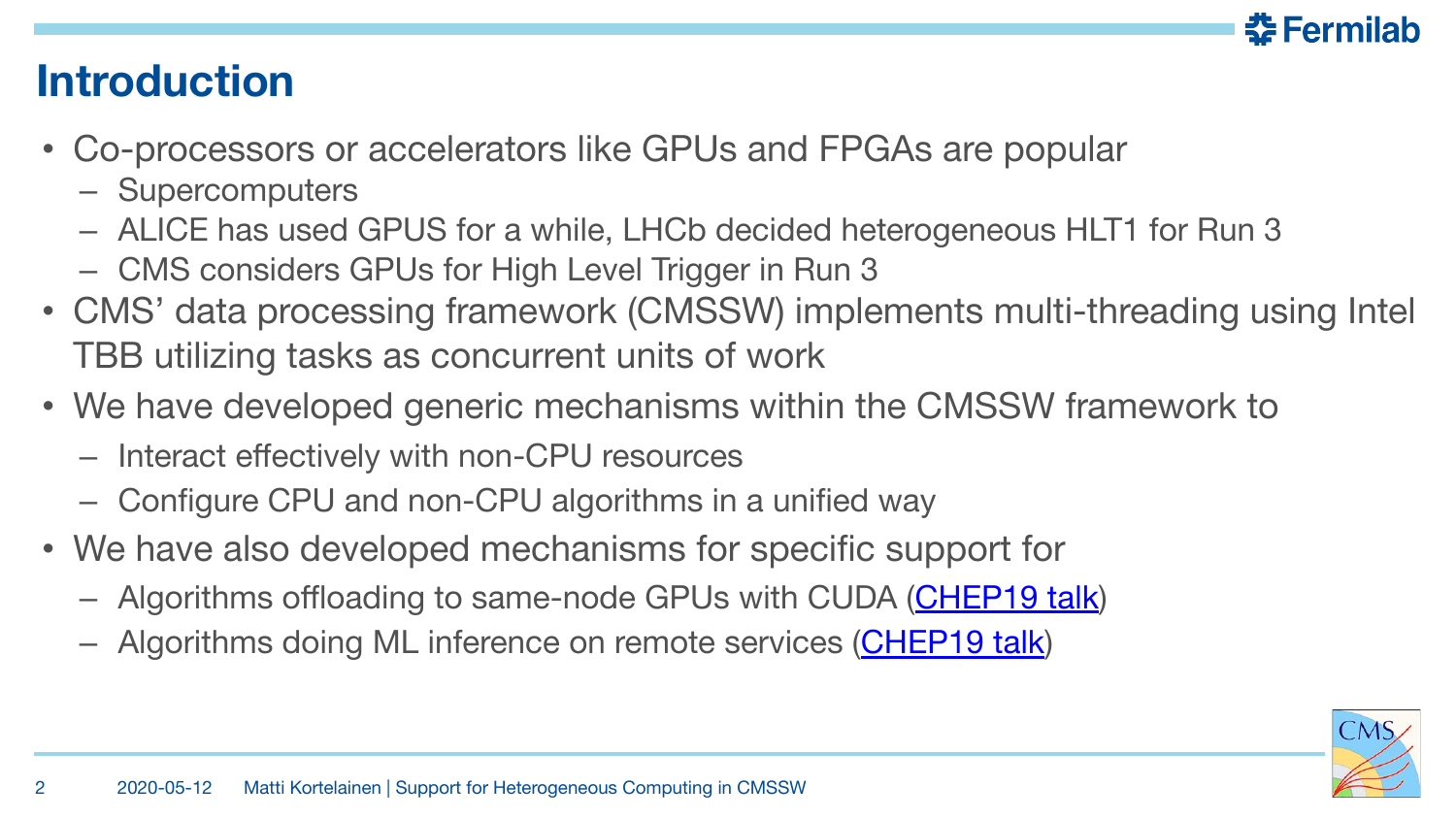

## **Concurrent CPU/non-CPU Processing**

• When offloading work to non-CPU resources, the CPU needs to eventually know when that work is finished

Threads

• Could do a blocking wait

3

- Then the thread would be blocked and could not do other work
- Instead, want to keep the TBB thread free to run other tasks



With non-blocking callback, thread can run other tasks in the meantime

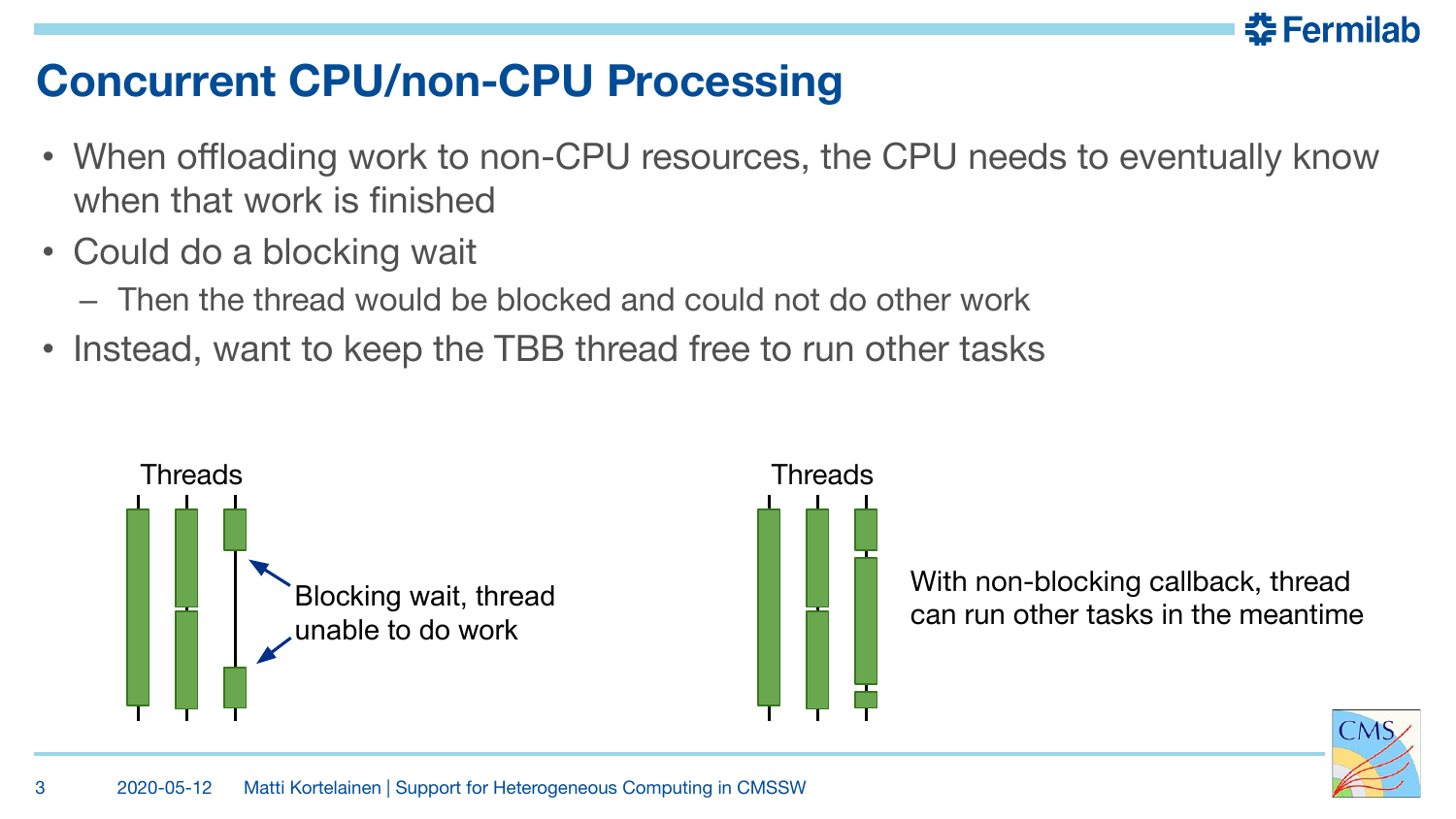

#### **External worker concept**

- General mechanism, can interface with *anything* external to the framework
- Replace blocking waits with a callback-style solution
- Traditionally the algorithms have one function called by the framework, produce ()
- That function is split into two stages
	- acquire(): Called first, launches the asynchronous work
	- produce(): Called after the asynchronous work has finished
- acquire() is given a referencecounted smart pointer to the task that calls produce()
	- Decrease reference count when asynchronous work has finished
	- Capable of delivering exceptions

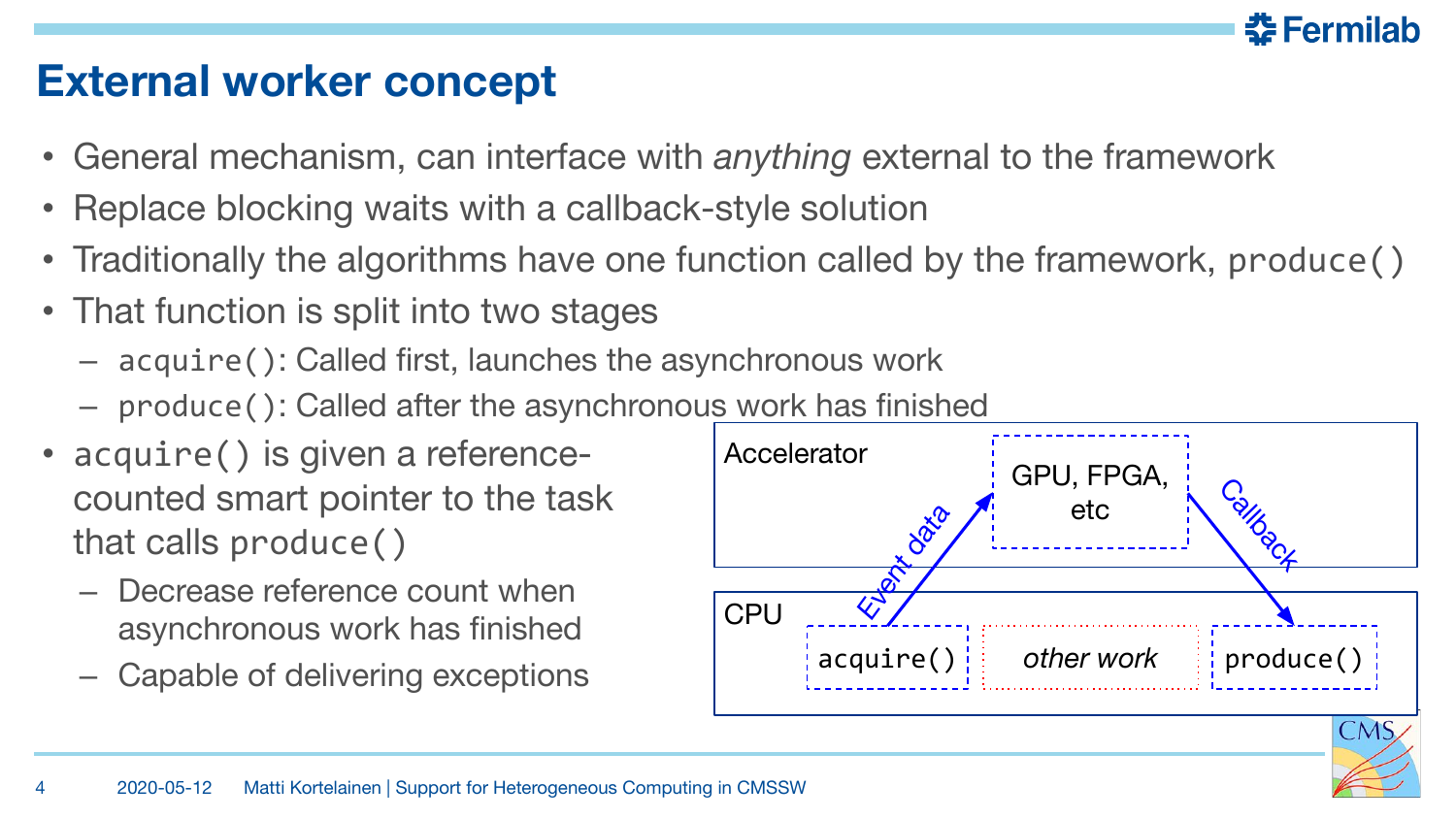

## **Unified configuration for CPU and non-CPU algorithms**

- Want jobs for a workflow to be able to run at any site
- Want same configuration for all jobs in a workflow
	- Be agnostic to the kind of hardware being used for a given job
	- Hash of configuration already used by framework to segregate data from different workflows
- Want to be able to keep CPU and non-CPU algorithms separate
	- No need to touch working code
	- Different hardware may want to group the work differently
		- E.g. CPU might want to spread over 3 modules while GPU wants them combined to 1
	- Not precluding having CPU and non-CPU algorithm in same module either
- Use provenance tracking to store the choice of technology along the Event
	- Framework already tracks the input data of each algorithm Event-by-Event
- Such workflows need to be validated with all technology permutations

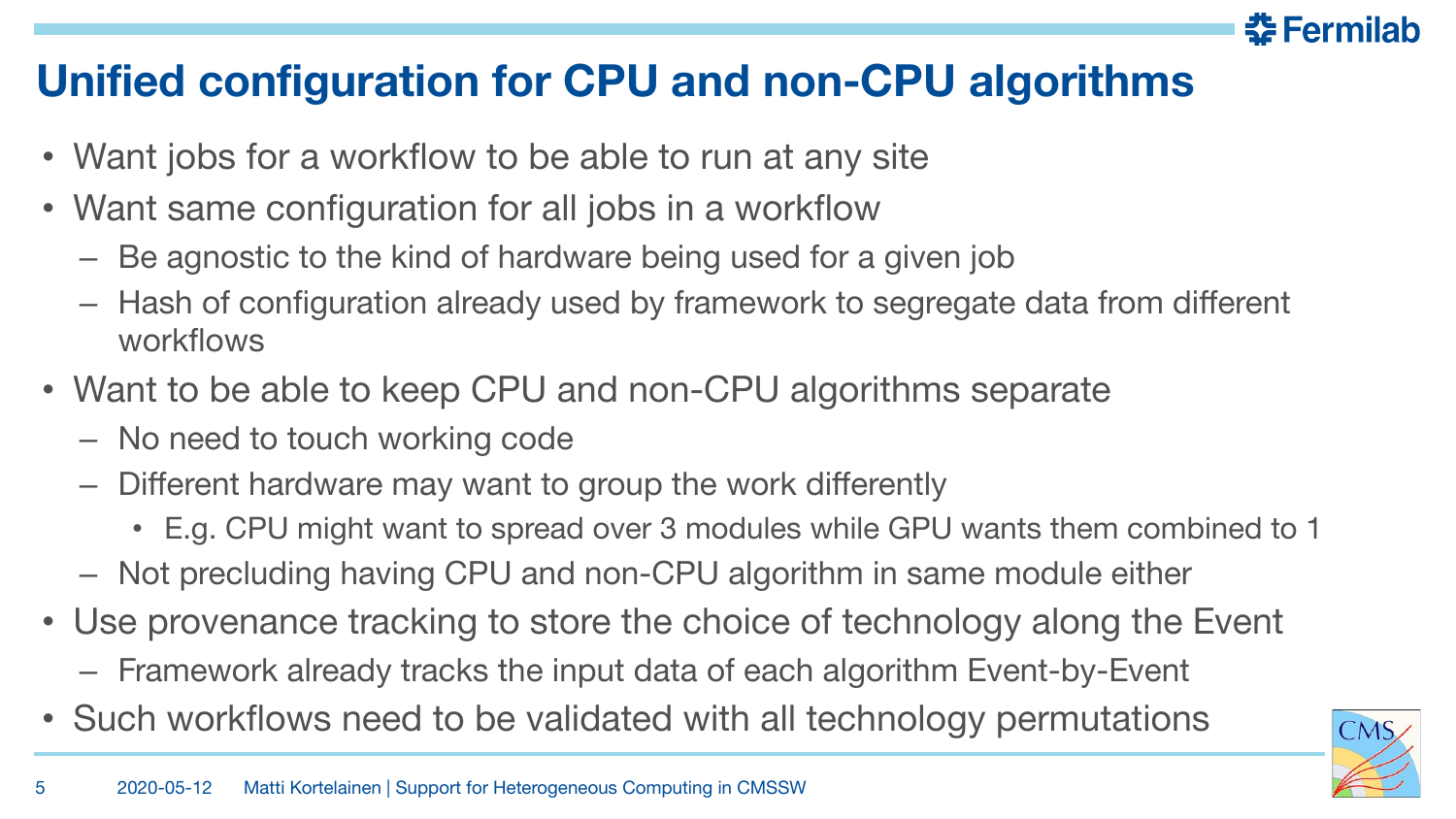## **Switch mechanism for producers**

- SwitchProducer added to configuration
	- Allows specifying multiple producers associated to same data label
	- At runtime picks one to be run based on available technologies
		- Consumers dictate which producers are run

```
clusters = Producer("ClusterProducer",
    input = "raw")
```

```
hits = SwitchProducer(
     cpu = Producer("HitProducer",
         input = "clusters"),
     gpu = Producer("HitProducerGPU",
        input = "raw")
seeds = Producer("SeedProducer",
    input = "hits"
```


춮 Fermilab



)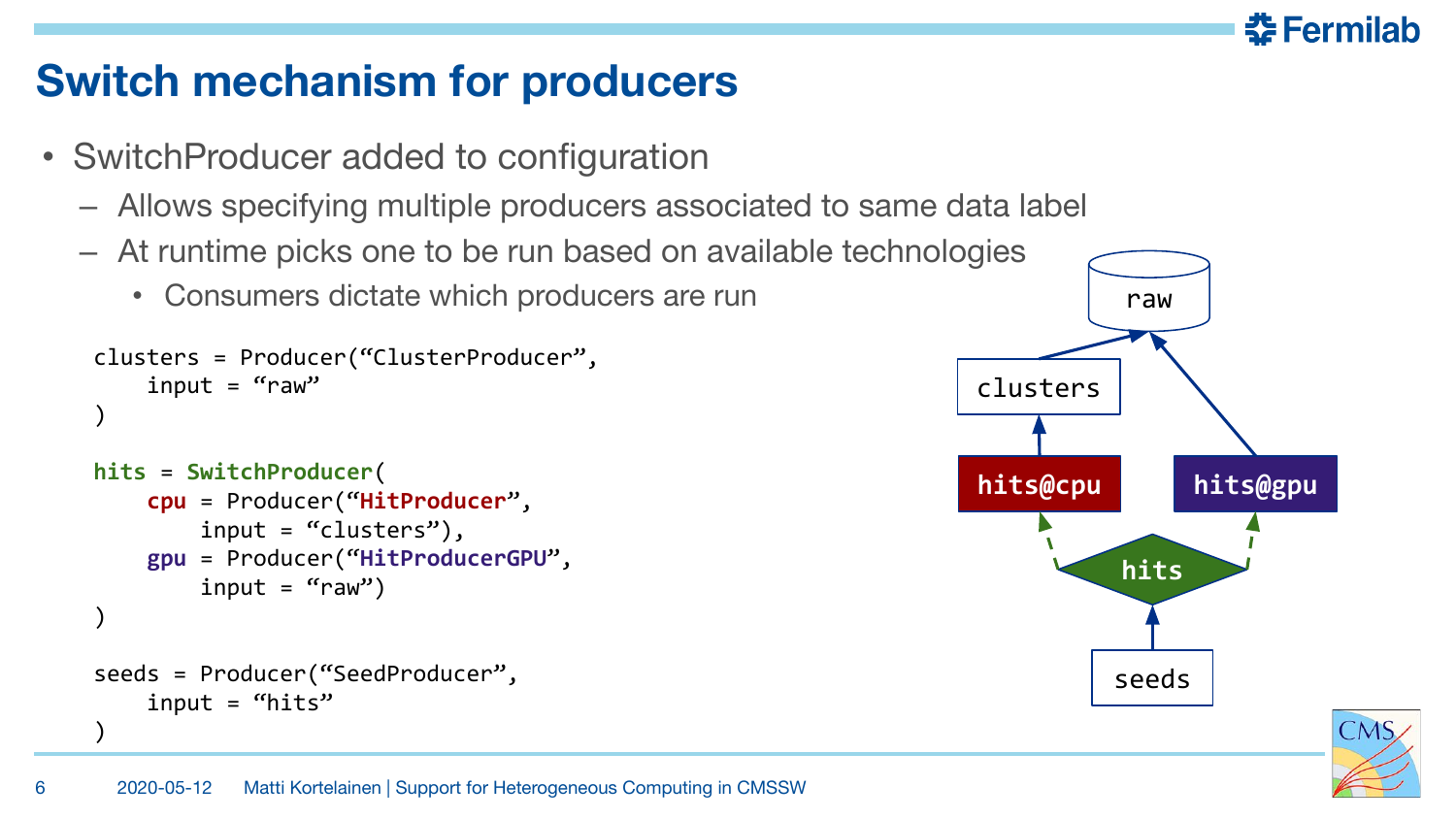

## **Considerations for supporting CUDA algorithms**

- CMS code has a relatively flat time profile
	- Some functions take more time than others
	- Speeding up a single function has a small impact at best
- CMS code tends to process "large" amount of data with low arithmetic intensity
	- "Large" as larger than caches
	- But "small" as in not enough to fully utilize the GPU with data of one event
- Offloading "random algorithms here and there" may get limited by transfers
- To maximize the event processing throughput
	- Run kernels concurrently, overlap with data transfers
	- Offload long chains (or DAGs) of algorithms
		- Even if some of them would be a poor fit for the GPU by themselves
	- Minimize data transfers between CPU and GPU

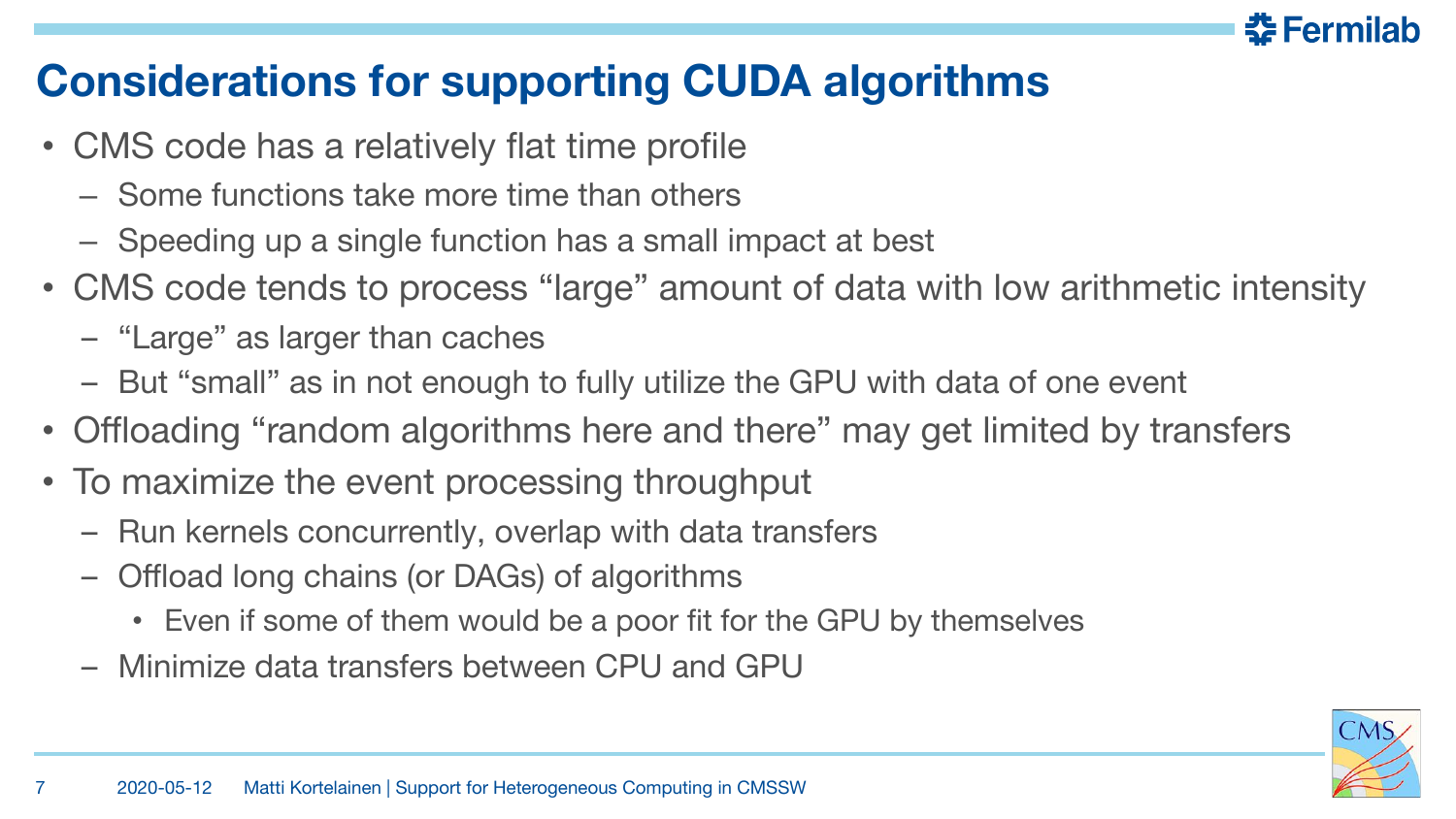## **Specific support for CUDA algorithms**

- Allow CPU to do other work while the GPU is running an algorithm
	- Use only asynchronous API and CUDA streams (=concurrent work queues)
		- CPU does not wait for the GPU to finish
	- Use CUDA callbacks to notify when CPU can proceed
		- Only after issuing a transfer from GPU to CPU memory
- Mechanism for a chain of algorithms to share a resource (e.g. GPU memory)
	- Introduced a wrapper for event products that holds CUDA device ID and CUDA stream
	- Re-use the same CUDA stream for subsequent work when possible
- Transfer data between the GPU and the CPU only when necessary
	- Framework runs a producer only if some other module consumes the product
		- I.e. if no-one asks for the product in CPU, do not transfer
- Extendable to multiple device types, and multiple devices per type

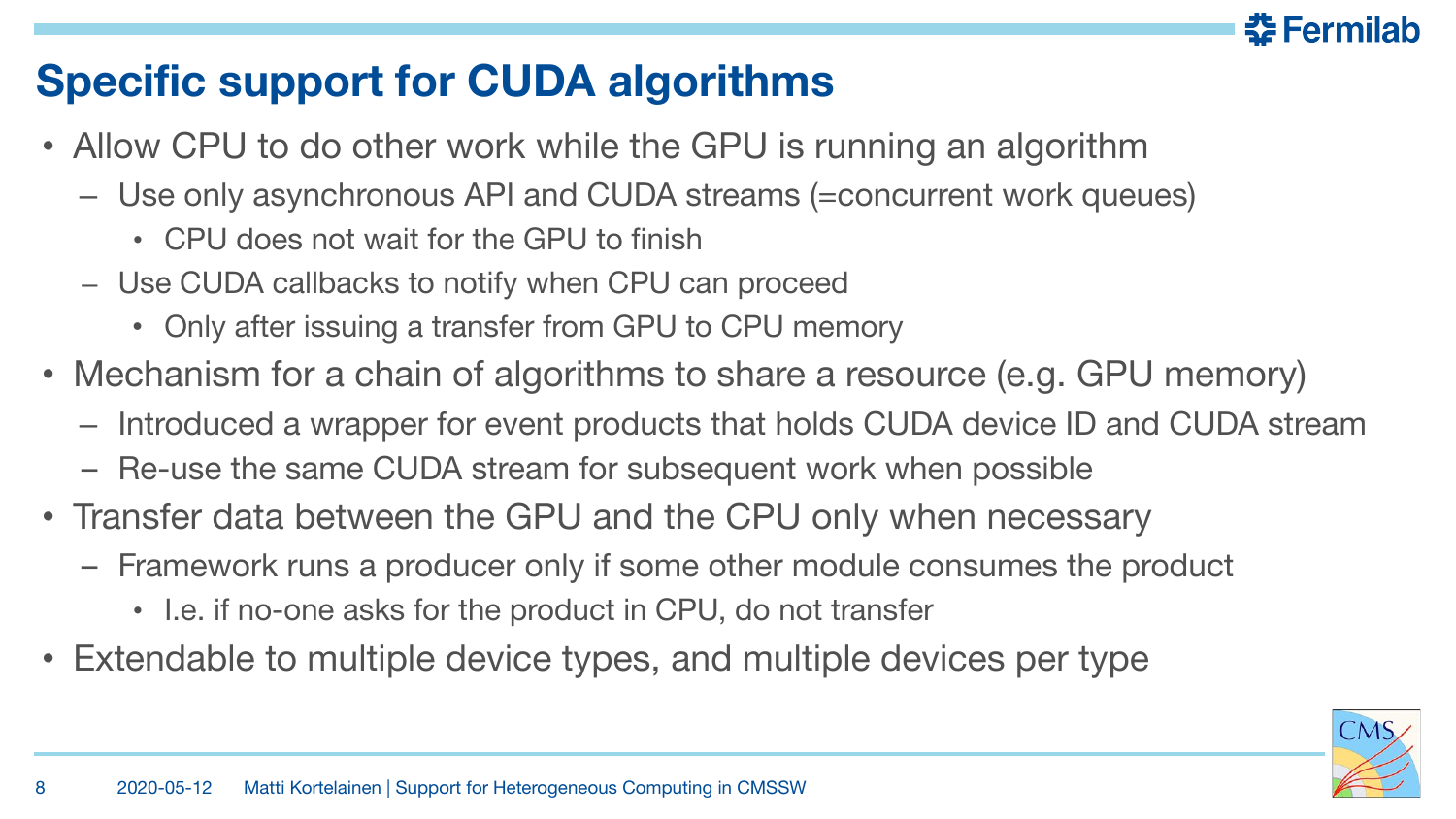

## **Experience from the CUDA support**

- The overall model appears to work pretty well ([CHEP19 talk\)](https://indico.cern.ch/event/773049/contributions/3474336/)
- Some limiting factors experienced
	- CUDA API is thread safe, but protected with a single mutex
		- With many small concurrent CUDA operations the mutex becomes contended
	- Each CUDA operation has a ~constant overhead
		- With many small CUDA operations the relative cost of the overhead becomes noticeable
- An often proposed solution for "many small operations" is to batch event data
	- Would have non-trivial consequences on e.g. EDM and overall work scheduling
		- Large work imbalance between CMS events, e.g. pipeline performs poorly
	- We have started to explore scheduling strategies for algorithm DAGs where only some algorithms batch event data

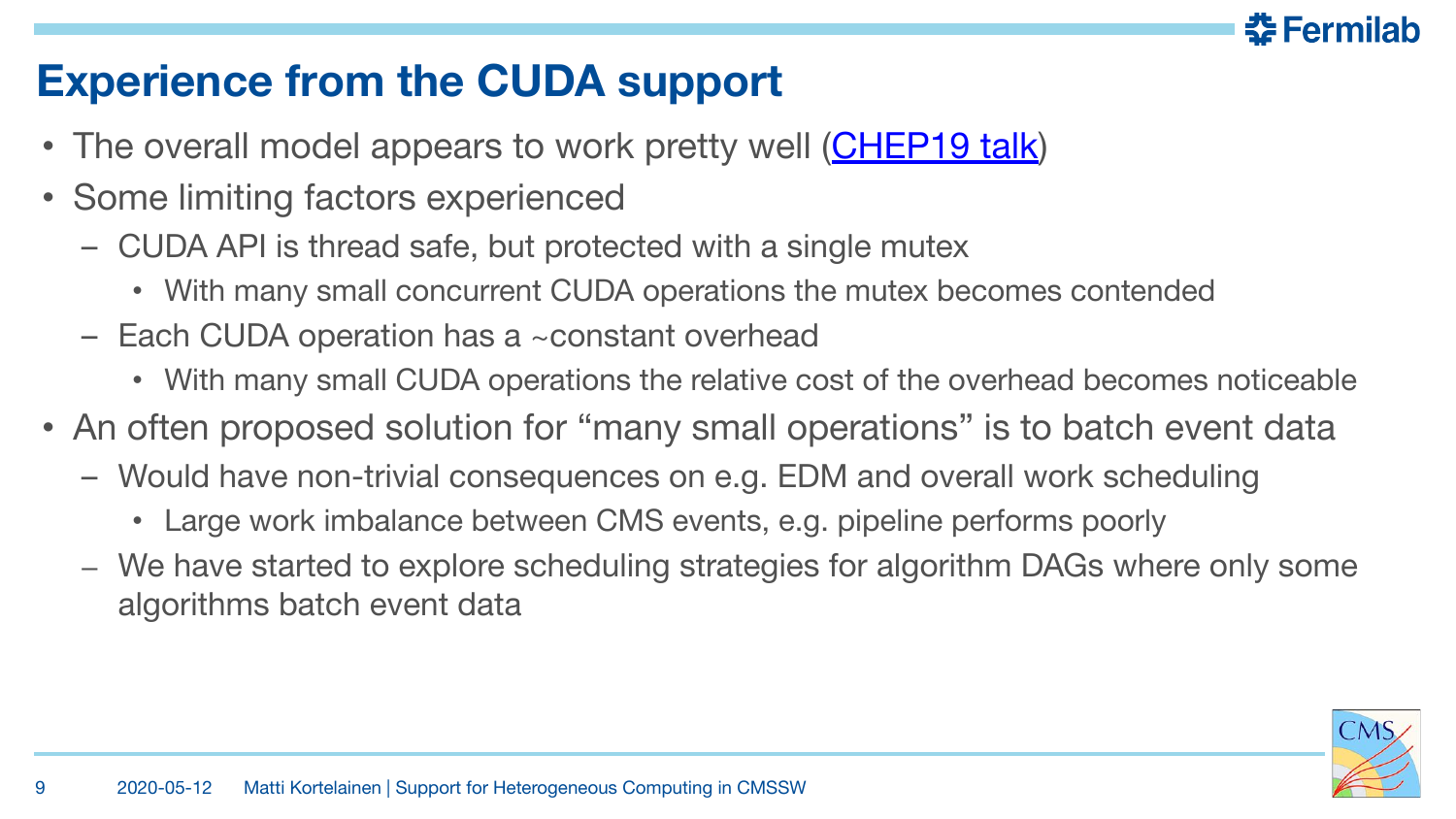

### **Performance of external worker vs blocking wait**

- Compare event processing throughput of a simulation of the Patatrack pixel tracking
	- Transfers SoA results back to CPU
	- Measured data transfer sizes, kernel times, and CPU times
	- Repeat with toy transfers and kernel/CPU operations taking the same amount of time
- Dual-socket Xeon Gold 6130
	- 2x16 cores (2x32 threads)
- Single NVIDIA Tesla T4
- Throughput of one job, node filled with CPU consuming work up to 64 threads
	- Number of CPU threads set equal to number of concurrent events
		- (\*) External work with 1 concurrent event runs with 2 threads in practice

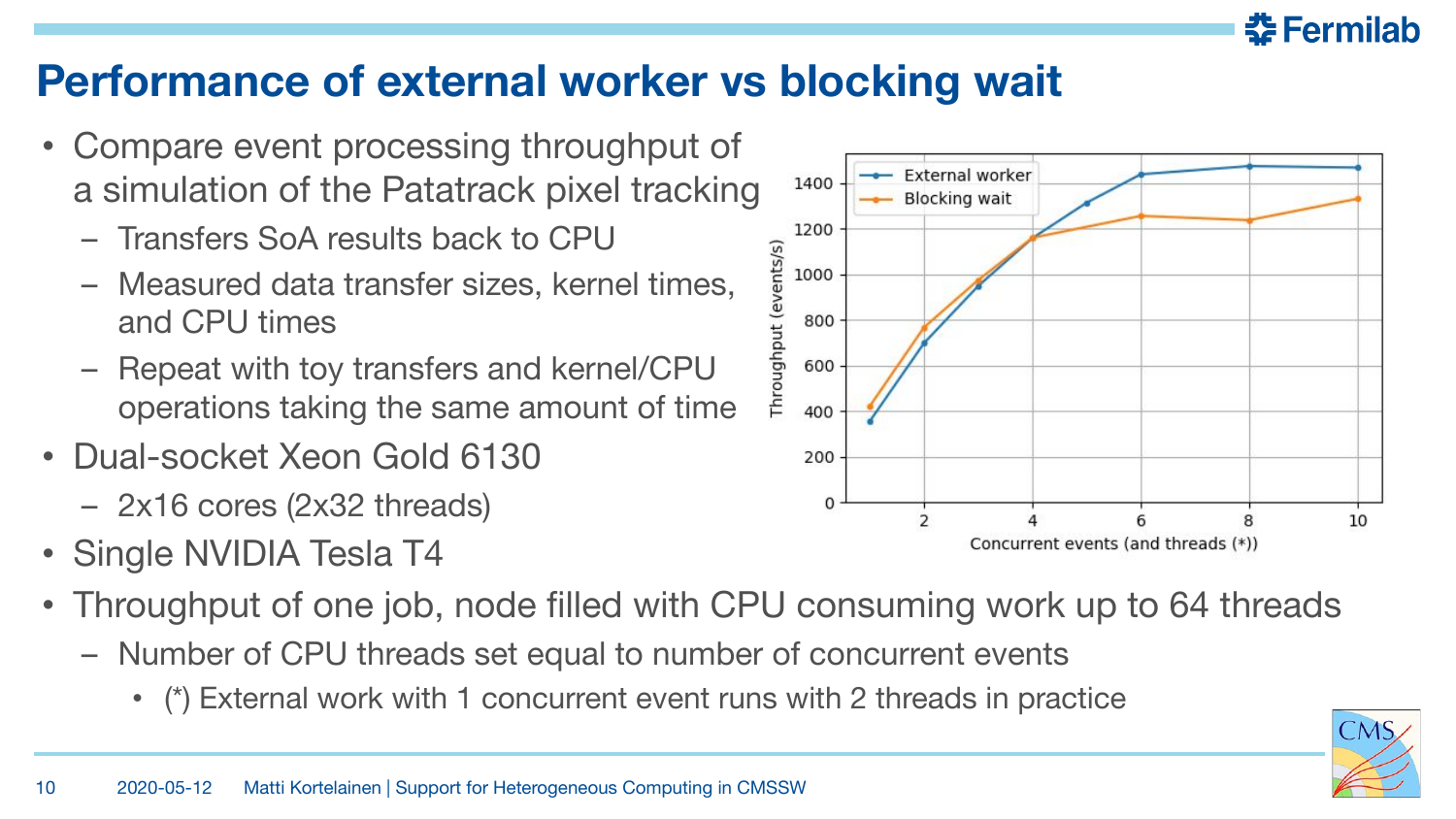## **Specific support for remote services**

- Services for Optimized Network Inference on Coprocessors ([SONIC](https://github.com/hls-fpga-machine-learning/SonicCMS/tree/kjp/1020_azureml_ew))
- Convert experimental data to neural network input, send to coprocessor using communication protocol
- Uses "external worker" mechanism for asynchronous, non-blocking requests
- Currently supports
	- gRPC with TensorFlow
		- Tested with Microsoft Brainwave (FPGA)
		- Compatible with any service using gRPC and TensorFlow
	- NVIDIA Triton for GPUs
		- Can serve models also from other ML frameworks than TensorFlow



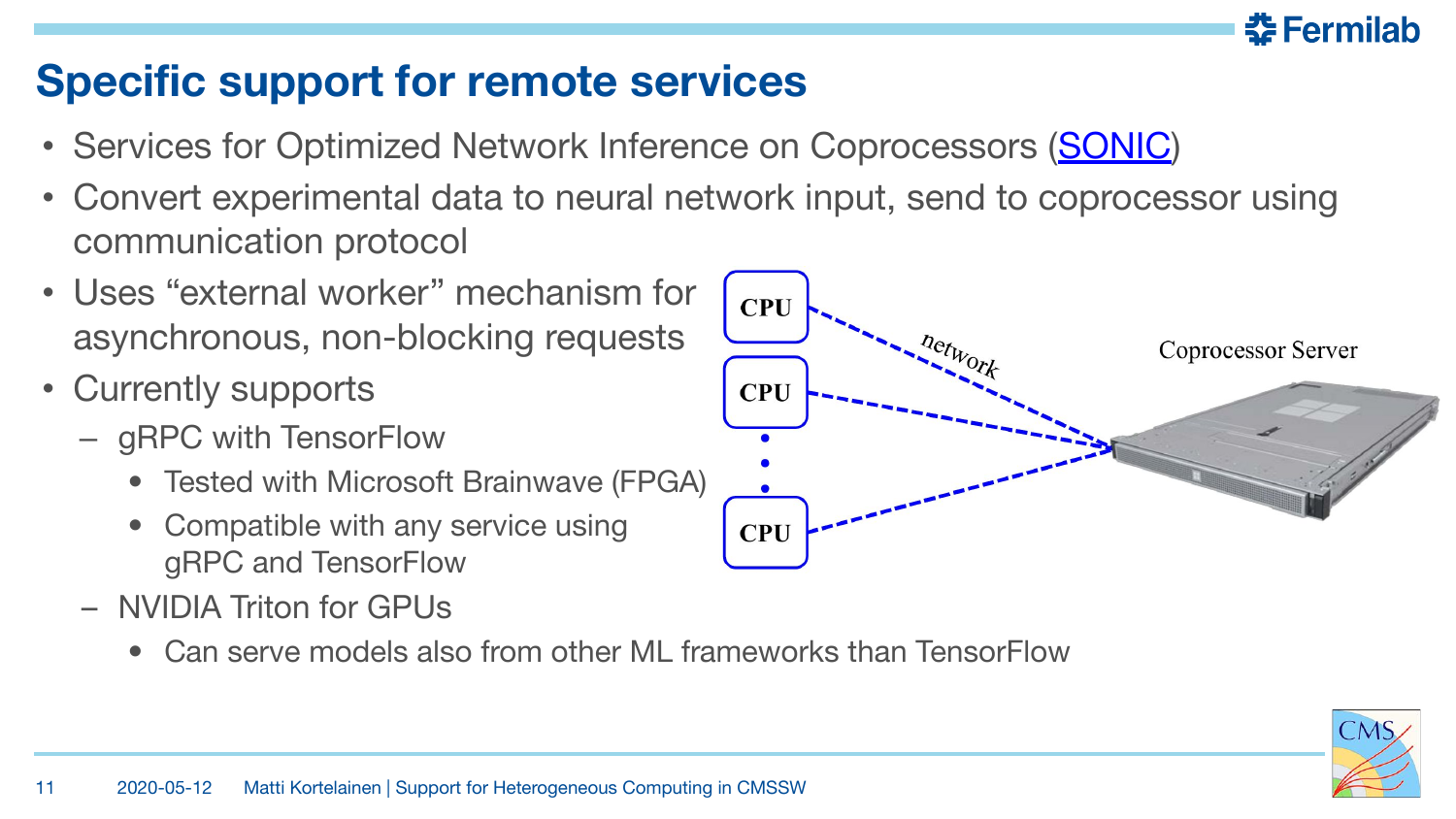

### **Conclusions and outlook**

- CMSSW has generic building blocks to continue exploring the use of non-CPU resources
- We have also developed specific support for CUDA and for ML inference on external services using the generic building blocks
- We are exploring performance portability technologies like Kokkos, Alpaka, SYCL
	- Aiming for single-source approach for "GPU capable" algorithms
	- Need to understand how the CUDA support could be evolved for those technologies
	- Goal for Run 3: portability between CPU and CUDA
		- To support algorithm development for the HLT
	- Goal for Run 4: "as portable as possible"

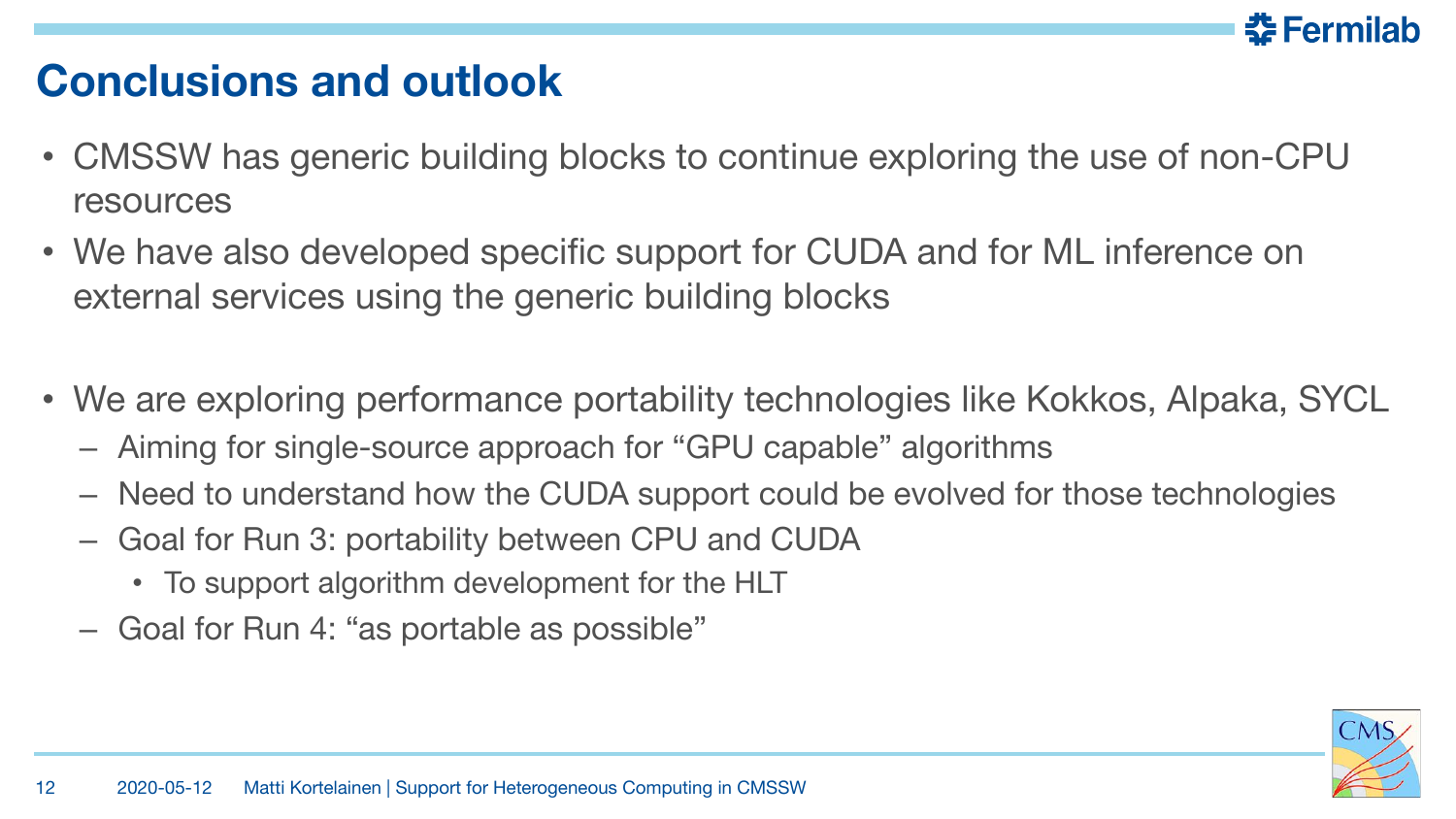

## **Backup**

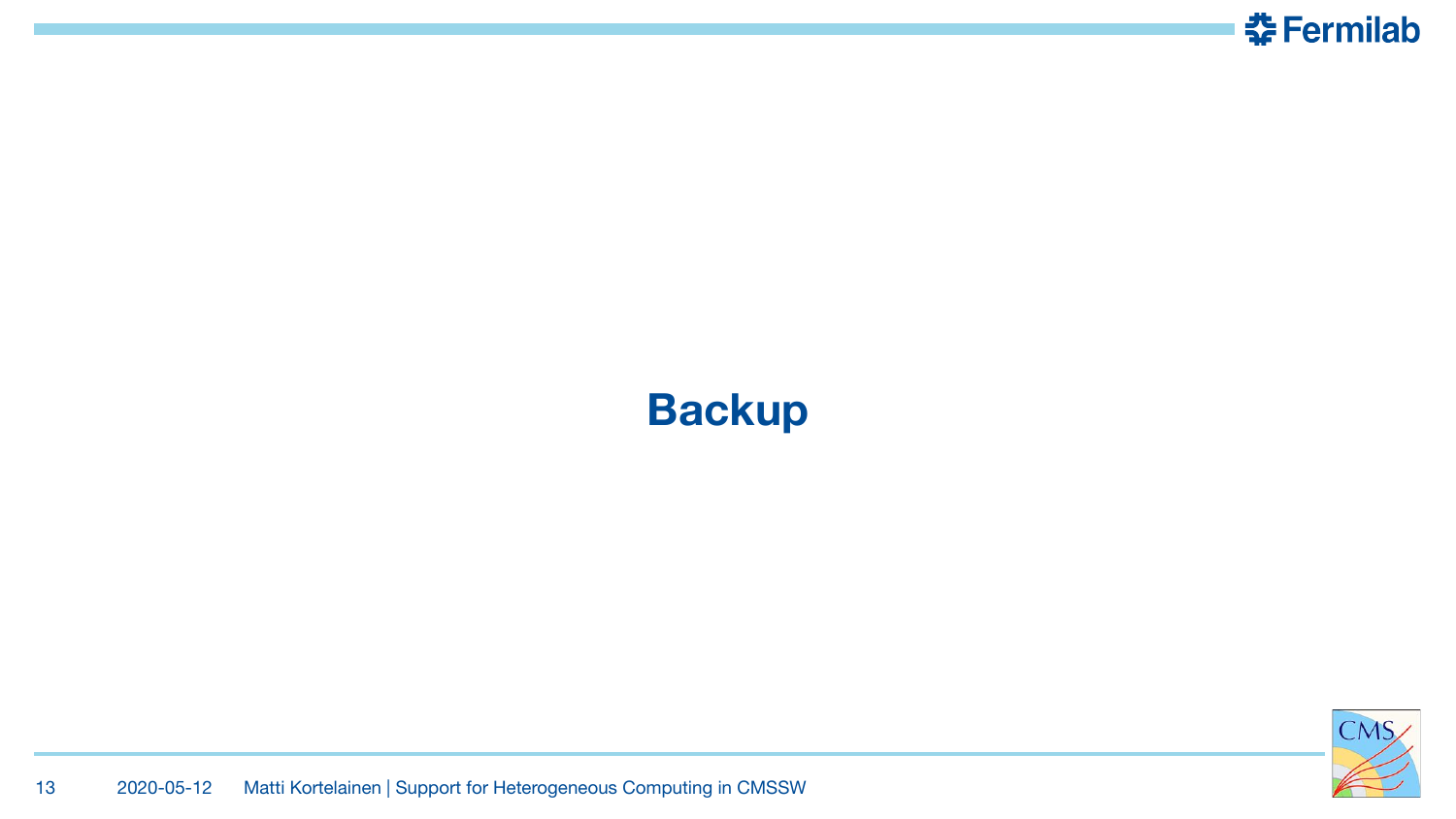### **CUDA pattern: asynchronous execution**

- Use only asynchronous CUDA API calls during event processing
	- Mainly memory transfers and memsets
	- Kernel launches are asynchronous by construction
- Asynchronous CUDA API calls require the use of CUDA streams
	- Work items queued in a CUDA stream execute serially, but concurrently wrt other streams
	- Each parallel branch in the module DAG gets its own CUDA stream
- Avoid synchronization points
	- "Raw" memory allocations
		- Amortize their cost with a memory pool, currently based on cub CachingDeviceAllocator
	- cudaDeviceSynchronize()/cudaStreamSynchronize()
		- Instead use external worker to signal framework that the work is done without blocking
	- assert() in kernel code

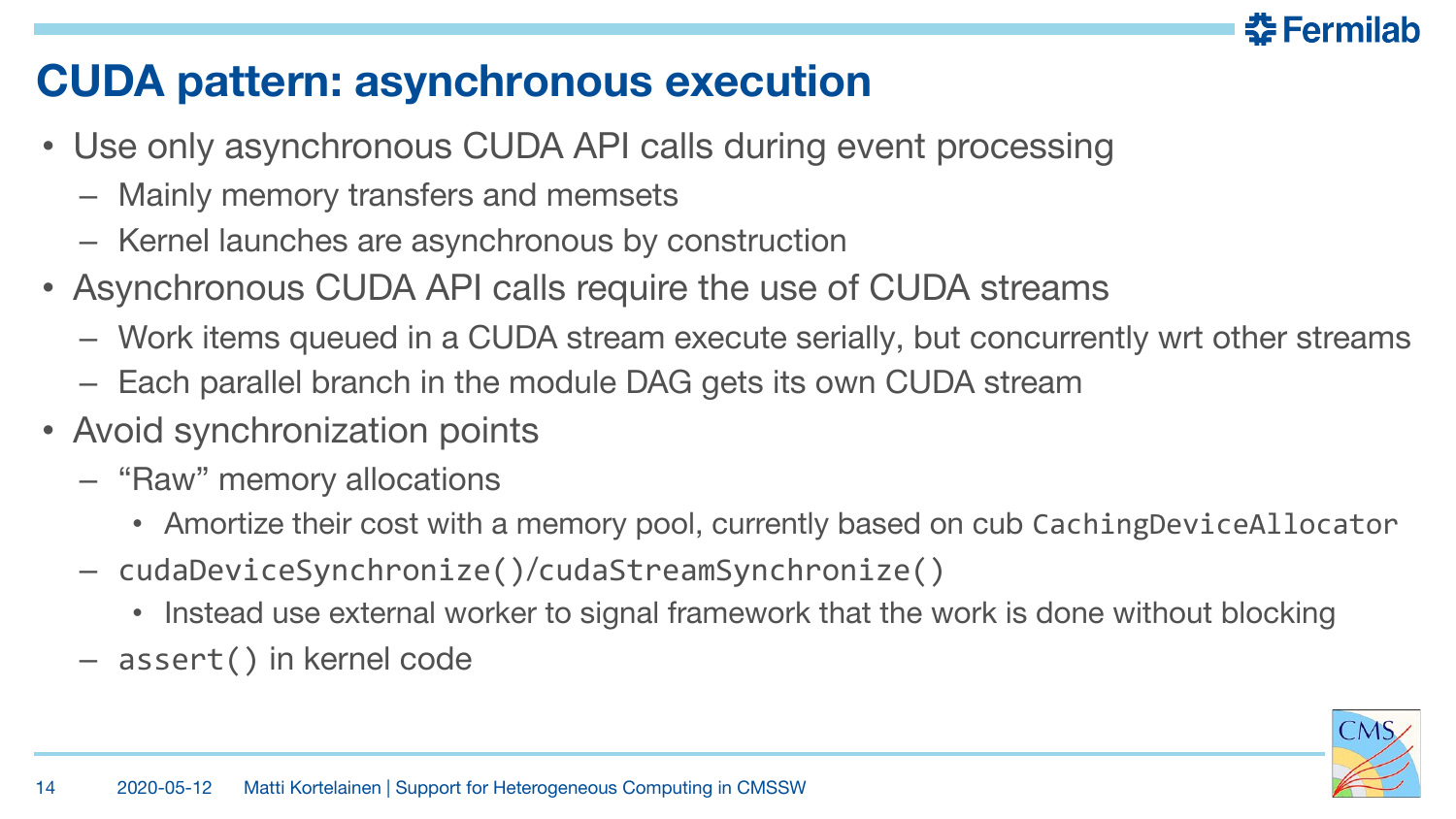#### 춮 Fermilab **CUDA pattern: sharing resources between modules**

- We introduced a wrapper template CUDAProduct<T> for a product of type T
	- Product T is partly or fully in GPU memory
- Wrapper holds the devide id and CUDA stream used to produce the product
	- Also CUDA event to mark the completion of asynchronous processing in case that was not finished when the module ended
- Consumer module uses
	- The same device
	- Either the same CUDA stream, or another that synchronizes with the input CUDA stream
- Two types of modules
	- Normal: launch work without synchronization
	- External worker: if need to transfer anything back to CPU and synchronize